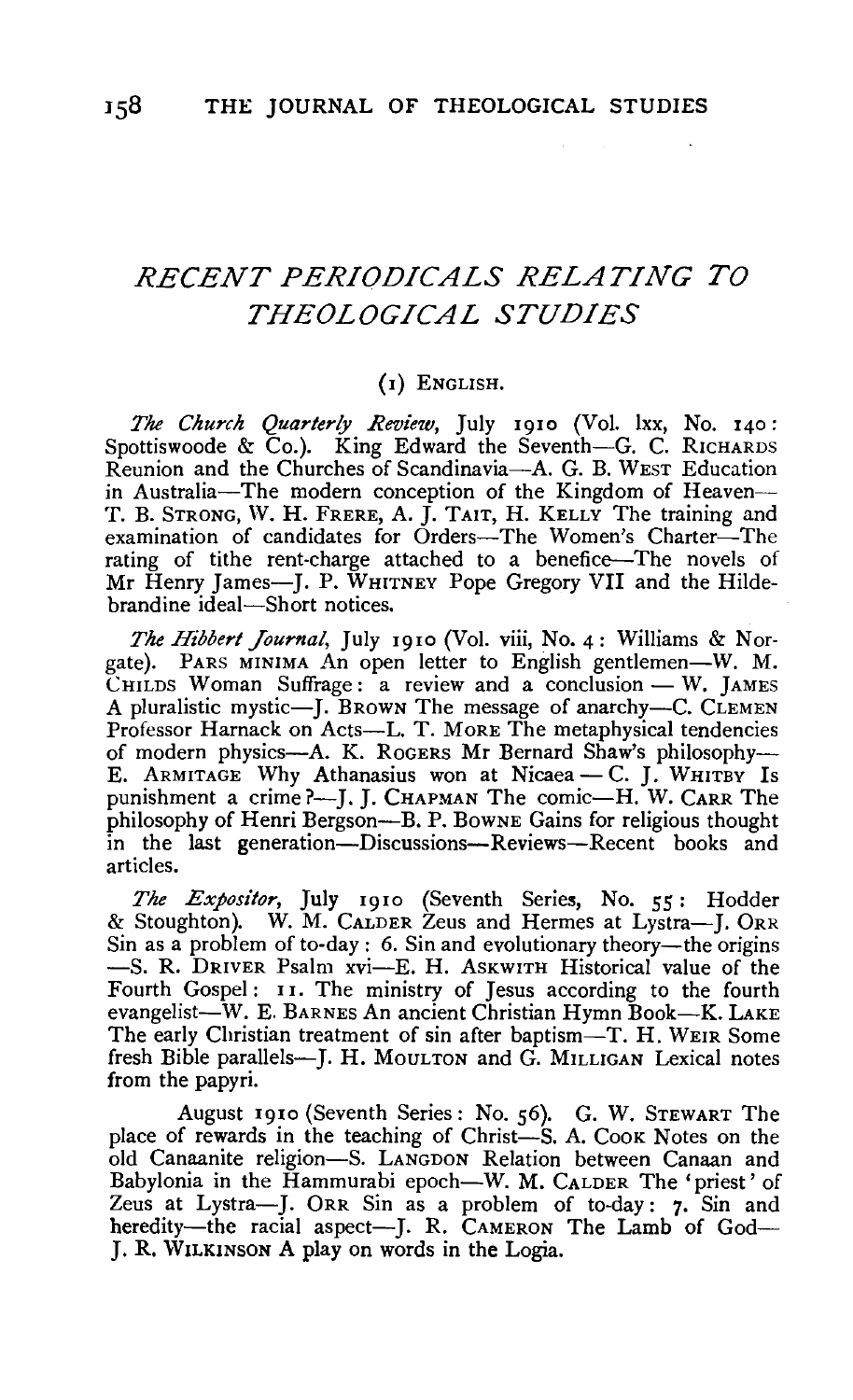## PERIODICALS RELATING TO THEOLOGICAL STUDIES 159

September 1910 (Seventh Series: No. 57). E. König The significance of the Patriarchs in the history of Religion-J. ORR Sin as a problem of to-day : 8. Sin original and actual-the depraved state-G. W. STEWART The place of rewards in the teaching of Christ-A. R. GORDON Skinner's 'Genesis'—E. H. ASKWITH Historical value of the Fourth Gospel: 12. Some objections to the historicity of the Fourth Gospel considered-J. R. CAMERON The Lamb of God-J. H. MouLTON and G. MILLIGAN Lexical notes from the papyri.

#### (2) AMERICAN.

*The American Journal of Theology,* July rgro (Vol. xiv, No. 3: Chicago University Press). H. P. SMITH The origin of the Messianic hope in Israel-D. C. MACINTOSH The pragmatic element in the teaching of Paul--J. J. MARTIN The nature of the Atonement-A. H. LLOYD The possible idealism of a pluralist-Estimates and comments -Recent theological literature.

The Princeton Theological Review, July 1910 (Vol. viii, No. 3: Princeton University Press)-L. F. BENSON English hymnody: its later developments-J. R. MACKAY The Westminster promise and vow-C. R. MoREY The origin of the fish-symbol-H. BAVINCK The reformed Churches in the Netherlands-Reviews of recent literature.

#### (3) FRENCH AND BELGIAN.

Revue Bénédictine, July 1910 (Vol. xxvii, No. 3: Abbaye de Maredsous). D. DE BRUYNE Ouelques documents nouveaux pour l'histoire du texte africain des Évangiles.—J. CHAPMAN The controverted Letters of Pope Liberius (suite et fin)-G. MORIN Un Commentaire romain sur S. Marc, de la première moitié du V<sup>e</sup> siècle-I. ScHUSTER Martyrologium Pharphense, ex apographo Card. Tamburini codicis saeculi XI (suite et fin)-J. DE GHELLINCK La diffusion des œuvres de Gandulphe de Bologne au moyen âge-G. MoRIN Notes liturgiques-A. WILMART Extraits *d'Acta Pauli-G.* MoRIN Un episode inedit du passage de l'empereur Henri IV a Liege, en MCIII-Comptes rendus-Notes bibliographiques.

*Revue d'Histoire et de Litt!ralure Religieuses,* July-Aug. rgro (New Series, Vol. i, No. 4: Paris, 14 Rue de Notre-Dame-de-Lorette). E. C. BABUT Remarques sur les deux lettres de Pline et de Trajan, relatives aux chrétiens de Bithynie-A. LOISY Le récit du déluge dans la tradition de Nippour--L. COULANGE Jésus prédicateur du royaume-A. Loisy Le sacrifice humain dans l'antiquité israélite--Lettre de M. Salomon Reinach au Directeur de la Revue-Note de la Redaction -Chronique bibliographique: X Littérature du Nouveau-Testament: XI Origines chrétiennes—Faits et documents religieux contemporains.

Sept.-Oct. 1910 (Vol. i, No. 5). A. Loisy Le mythe du Christ -A. VANBECK La Pénitence dans les écrits des premières générations chretiennes-E. C. BABUT Saint Martin de Tours-Chronique bibliographique : XI Origines chrétiennes : XII Histoire de l'Église : XIII